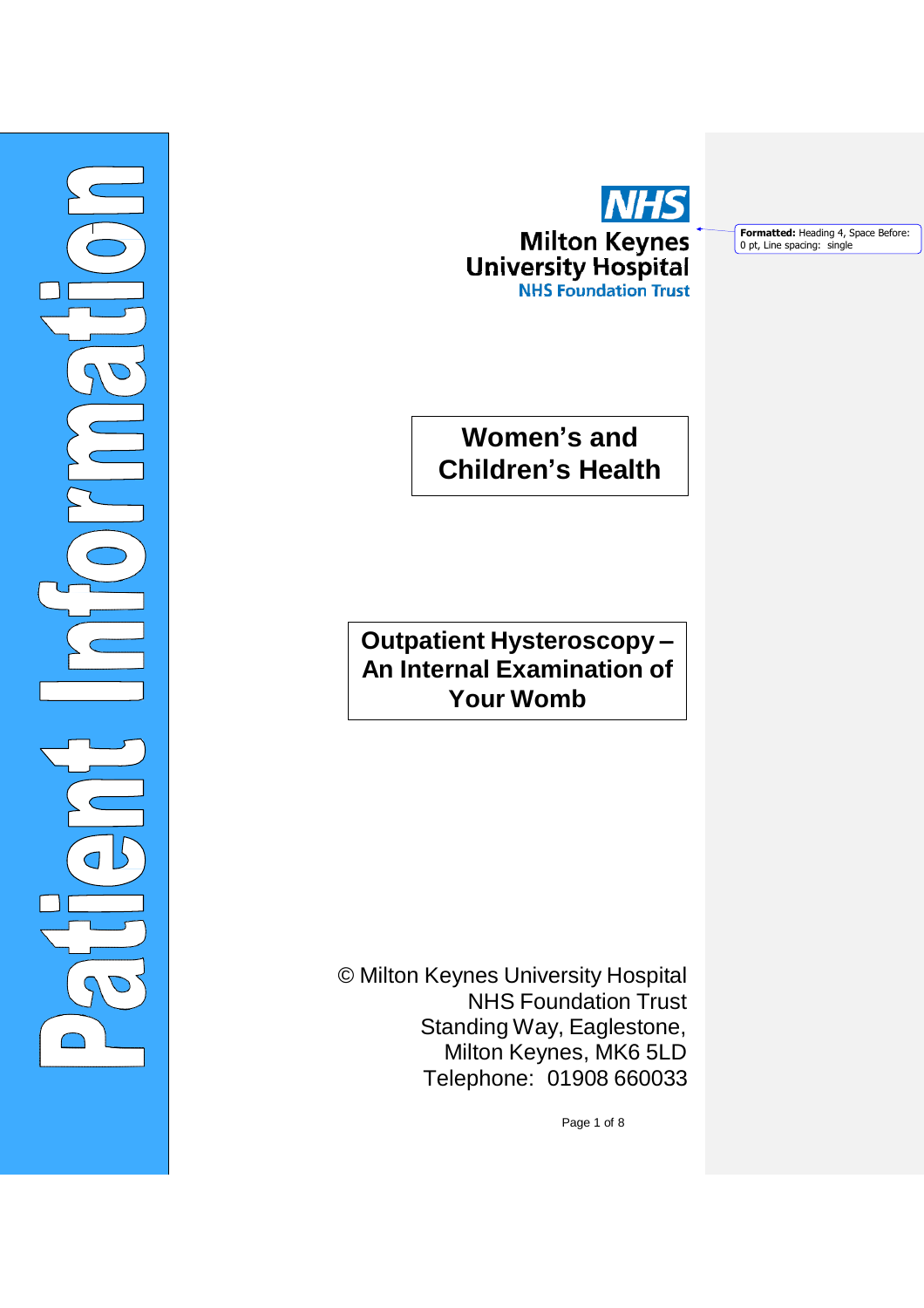# **What is a hysteroscopy?**

A hysteroscopy is a procedure which uses a fine telescope, called a hysteroscope, to examine the lining and shape of the uterus (womb cavity). It is performed either in the outpatient department or in theatre as a day patient.



# **What are the benefits of having a hysteroscopy?**

A hysteroscopy can help to find the cause of problems relating to:

- Heavy or irregular bleeding between periods
- Bleeding between periods
- Irregular bleeding whilst you are taking HRT
- Irregular bleeding on Tamoxifen
- Bleeding after sexual intercourse
- Bleeding after menopause
- Persistent discharge
- Scar tissue in the womb
- Infertility
- Retrieval of lost Coil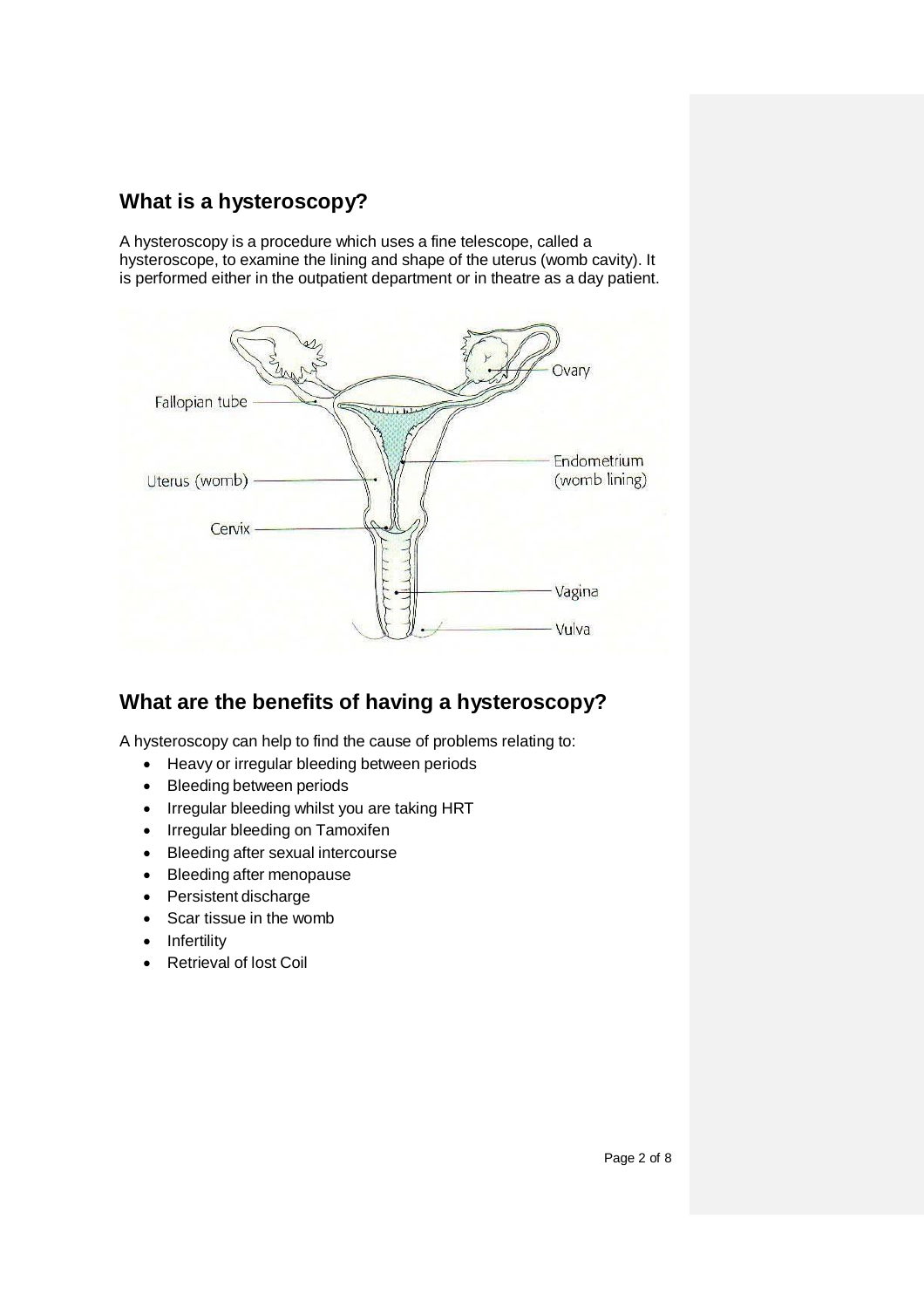### **Before your Hysteroscopy**

- Ensure you have had an ultrasound scan of the Pelvis prior to the hysteroscopyappointment
- You can eat and drink as normal and take your usual medicines.
- **We recommend that you take pain relief 1 hour before your appointment 1000mg (2 tablets) Paracetamol or 400mg (2 tablets) ibuprofen this will help prevent any period-type discomfort during and after the procedure**
- On arrival you should book in at reception for the Hysteroscopy Clinic

**You should ensure that there is no chance of pregnancy prior to the hysteroscopy. You can do this by making sure you use barrier contraception (condoms or a diaphragm) from the first day of your last period before the hysteroscopy right up until the day of the appointment itself.** On the day of the procedure we will ask your permission to perform a pregnancy test – you will need to give a urine specimen for this. Your procedure will be cancelled if there is a possibility that you might be pregnant.

We recommend you bring a friend or relative with you. Y our clinician may ask them to leave the room depending on the treatment you are having.

Your Clinician will also explain the procedure to you and ask you:

- When your last period was
- If you have any allergies
- Whether you have had any reactions to any drugs or tests in the past.

# **What are the risks associated with a hysteroscopy?**

There are risks associated with any procedure. Your clinician will explain these risks to you before you sign the consent form. Please ask questions if you are uncertain.

The most common risks or complications from this procedure include:

- Infection
- A perforation (hole) in your uterus this is not common, but if it occurs you may need an operation to repair the uterus
- Damage to your cervix this is not common
- Difficulty seeing the cavity of the uterus
- Heavy vaginal bleeding
- You might feel lightheaded during and after the procedure and may need to rest for the remainder of the day

#### Patients taking anticoagulant therapy e.g. **Warfarin** Please ensure you have had an INR blood test at least 1 week before the hysteroscopy appointment. The INR level needs to be 2.5 and below prior to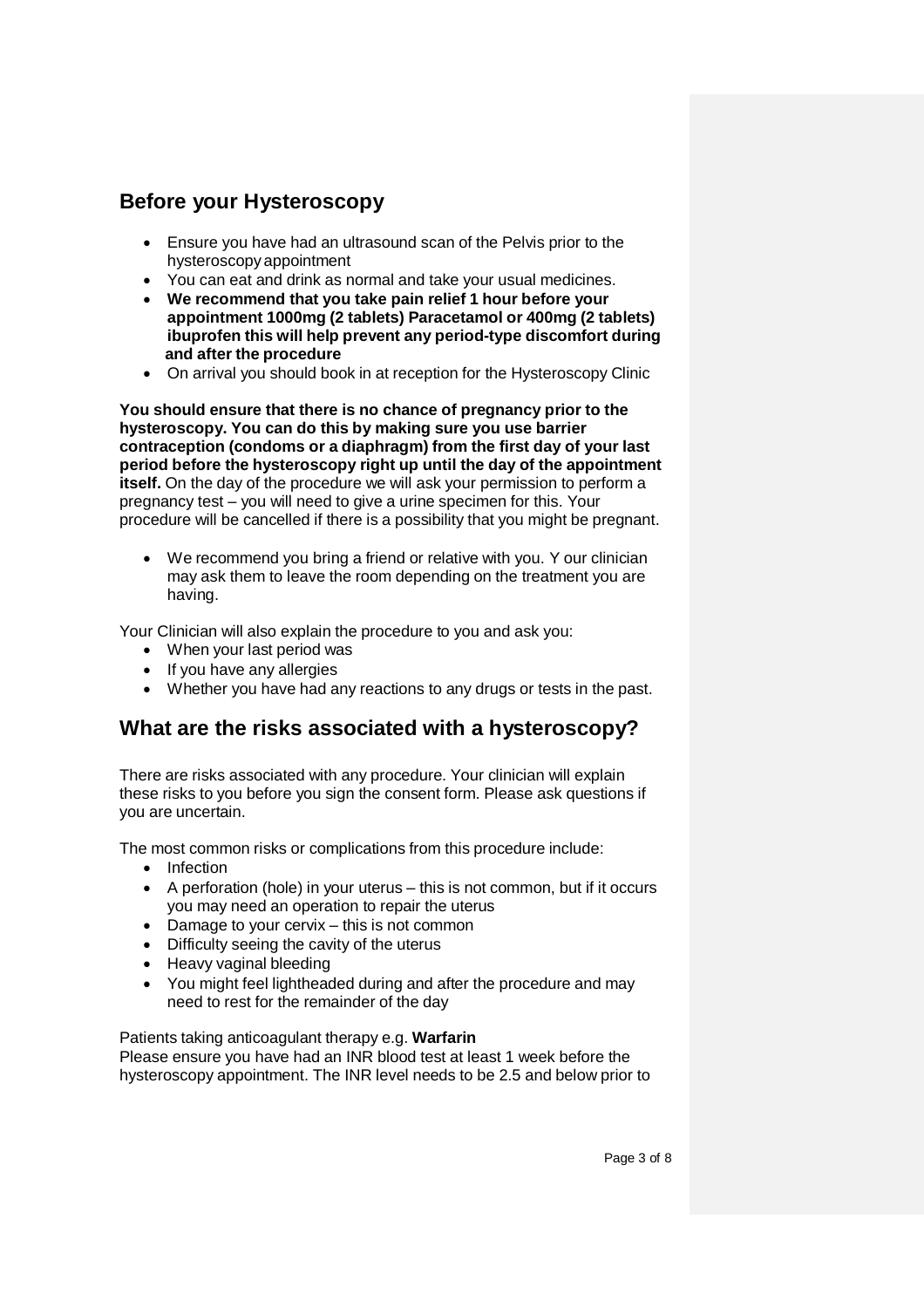the hysteroscopy appointment. If above this level please contact your GP and inform the hysteroscopy secretary as your appointment will need to be rescheduled until the level is correct. **Do not stop taking your medication.**

# **Giving my consent (permission)**

We want to involve you in decisions about your care and treatment. If you decide to go ahead, you will be asked to sign a consent form. This states that you agree to have the treatment and you understand what it involves.

In some cases, once a diagnosis has been made, the hysteroscope can also be used in the treatment of the problem. For example, problems that can be treated during a hysteroscopy are:

- Fibroids (growths in the uterus which are not cancer)
- Polyps (blood-filled growths which are not cancer)
- Thickening of the lining of the uterus (the endometrium)
- Removal of displaced intrauterine contraceptive devices
- Removal of scar tissue.

### **Are there any alternative treatments?**

An ultrasound can also be performed to look at the uterus, but it does not provide as detailed information as the hysteroscopy.

Your Clinician will discuss any alternative treatments with you if you are considering this procedure as a treatment option, for example for fibroids.

# **What happens during the procedure?**

You will have this procedure in the outpatient hysteroscopy clinic you do not need a general anaesthetic, but we may give you a local anaesthetic into the cervix (neck of the womb). Most women do not need this but you can discuss this with your clinician before the procedure. During the procedure a health care assistant will be there to support you. You will be positioned on the gynaecology couch making sure you are comfort and your dignity is maintained at all times.

An instrument, called a speculum, is placed within your vagina to help the clinician see your cervix (the neck of the uterus). A speculum is the same instrument used during a cervical smear. Your cervix may then be opened slightly using a smooth instrument called a dilator local anaesthetic may be used at this point to reduce discomfort. Or alternatively vaginoscopy is performed and a speculum is not required prior to the hysteroscopy.

The hysteroscope (a small, fibre-optic 'telescope', which is attached to a small camera) is passed along your vagina and through your cervix in order to look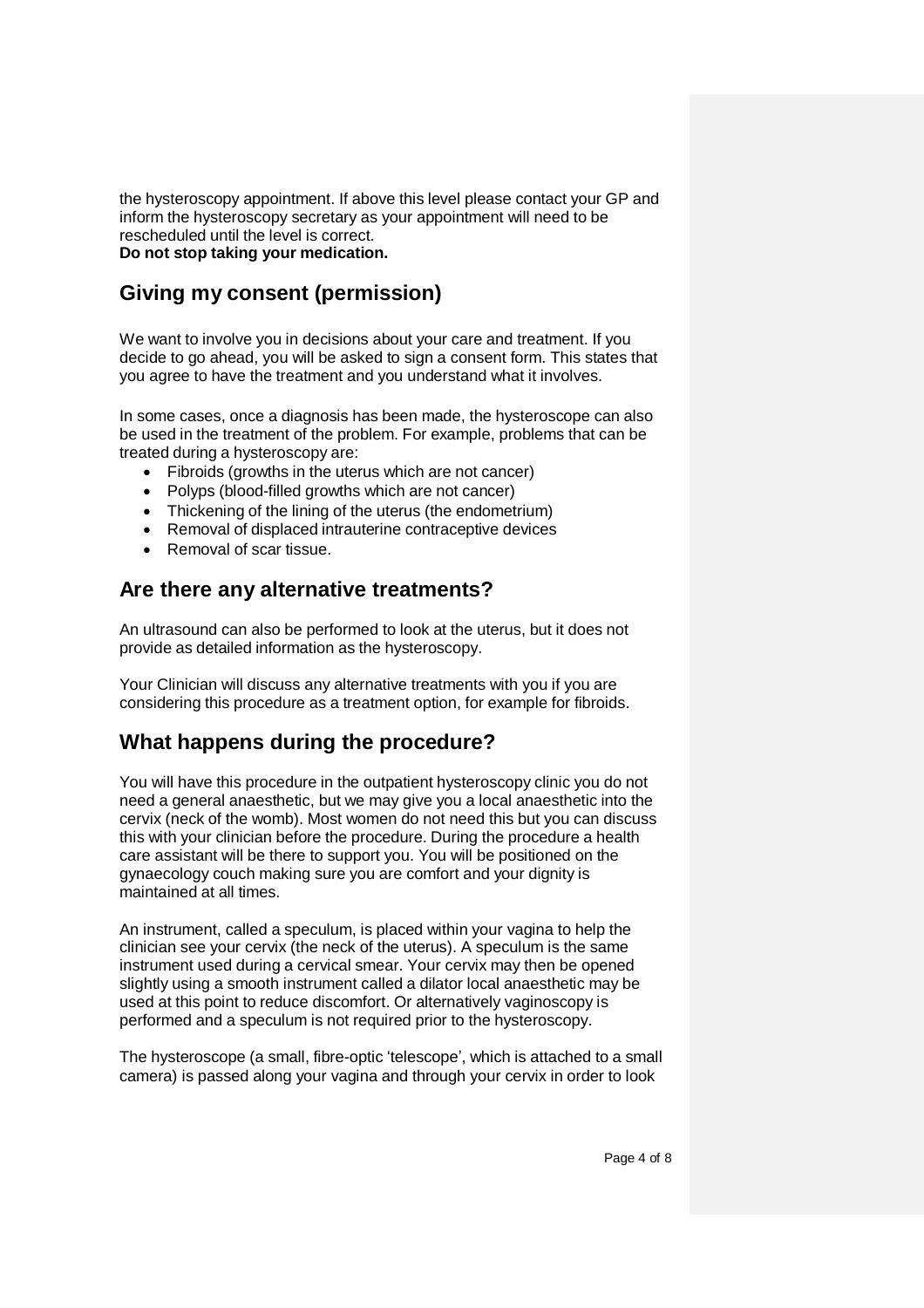at the inside of your uterus. Sterile fluid is then run into your uterus to expand it – this helps the clinician to see the lining of your uterus.

After the lining of your uterus has been examined, a tiny sample of the lining may be removed. **This is called a biopsy.**

Small polyps can be removed at this stage using a polyp forcep the tissue from the biopsies are sent to the laboratory to be examined.

# **How long does it take and will it be painful?**

The procedure takes between 10 and 20 minutes you should plan to be in the clinic for about one hour.

If you are having the hysteroscopy in the outpatient department you will be awake during the procedure. **Please do not hesitate to tell the clinician if you feel any discomfort**

# **Having a General Anaesthetic patient choice**

A general anaesthetic may be used because:

- You have expressed that you would prefer to be asleep during the procedure (the benefits and risks of this would be discussed with your clinician)
- Treating fibroids/polyps or the removal of the endometrium can be painful
- It has been decided that another procedure which needs a general anaesthetic, such as a laparoscopy (a procedure which examines the inside of your abdomen) will be done at the same time.

### **What happens after the procedure?**

#### **In the outpatient department:**

You might like to arrange for someone else to come to the appointment with you and accompany you home. You should be able to return to normal activities later that day or the next day.

You might feel some period-like pain or cramps. Some discomfort is to be expected during and after the procedure, you can take pain relief (such as Paracetamol) as instructed. If you find that the pain is hard to control, please contact your GP.

# **What should I look out for at home?**

- Vaginal bleeding and discharge
- You might bleed from your vagina for 3 to 4 days following this procedure. This bleeding might be heavier and can stop and start – these variations are normal.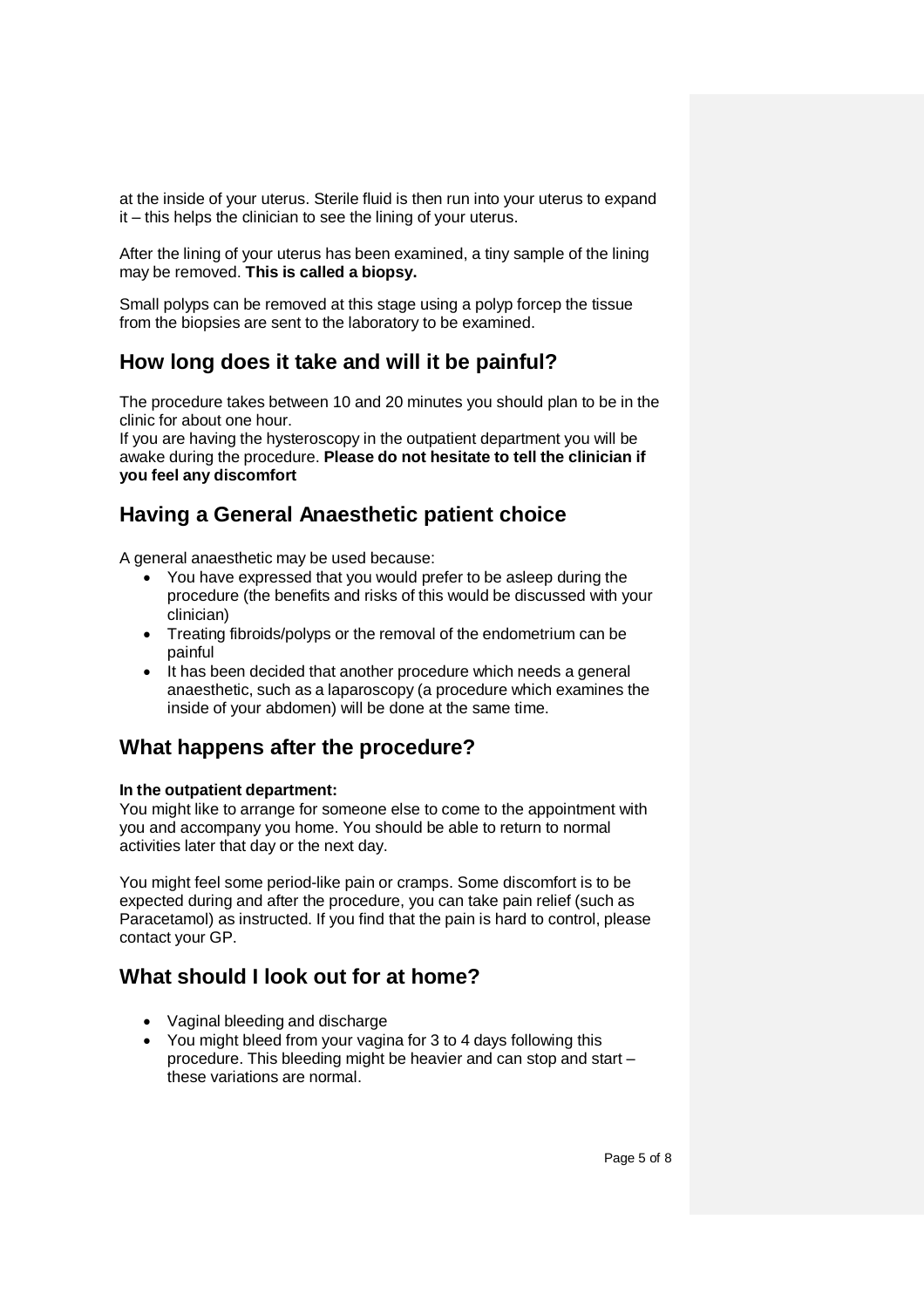- Please contact your GP if you experience heavy bleeding (soaking a pad every one or two hours) or if you pass any clots larger than the size of a ten pence piece.
- It is normal to have vaginal discharge for up to two weeks after the procedure. Please contact your GP if this discharge becomes offensive smelling, as this might be a sign of an infection.

### **When can I return to work?**

You will be able to return to work the next day however if the bleeding is heavy and you are concerned please see your GP

# **When can I have sexual intercourse?**

Please do not have sexual intercourse for at least seven days after the procedure to help prevent an infection in the uterus or vagina.

# **When can I use tampons again?**

Please do not use tampons during this episode of bleeding. Y ou can start to use tampons again after your next period. This will help to prevent infection.

### **When can I have a bath or shower?**

You can have a shower the day of the procedure and a bath the next day.

# **Can I eat and drink as normal?**

You can eat and drink as normal

# **Are there any follow-up appointments?**

You might need a follow-up appointment in the outpatient clinic gynaecology department your clinician will inform you

### **When will I get the results?**

Before you go home, the clinician will talk to you about the findings of the procedure and will write to you and your GP with the results and whether further treatment is needed.

Information about your procedure will be sent by post to your GP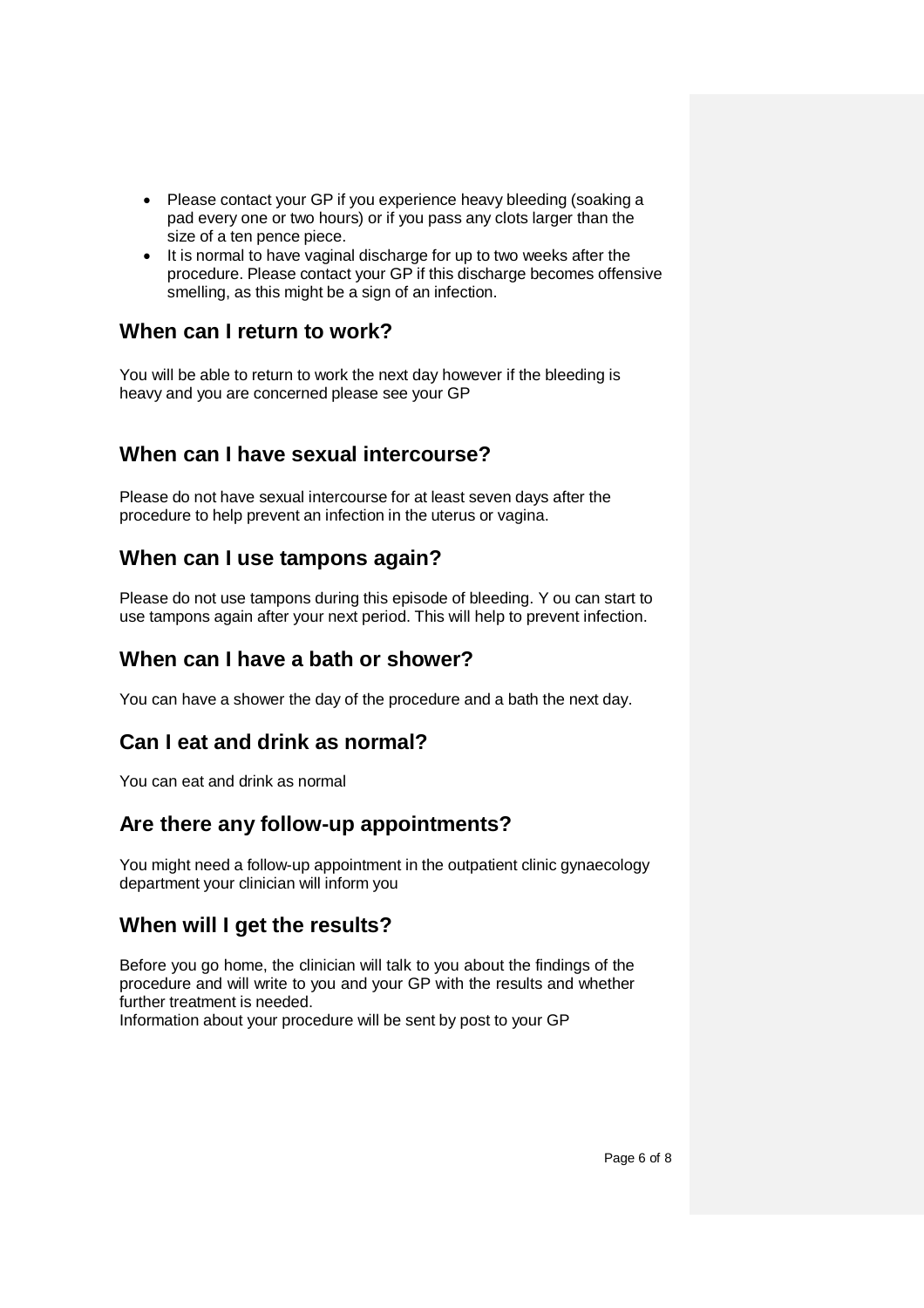#### **What should I do if I have a problem or concern?**

If you have any concerns, please:

- Contact or visit your GP
- Call NHS 111 and speak to a specially trained nurse
- **Go to your nearest A&E department or call 999 in the event of an emergency.**

### **Contact us**

If you have a question about your appointment please contact the Hysteroscopy Patient Pathway Coordinator on **01908 996318** (Internal Calls Ext: 86318)

(Monday to Friday 08.00am to 15.30pm) or the Gynaecology Hub on **Ext: 86303** (Monday – Friday 9-5pm)

If you have a query or concerns regarding your hysteroscopy appointment, please contact:

# **Useful Contacts**

#### **Patient Advice and Liaison Service (PALS)**

To make comments or raise concerns about the Trust's services, please contact PALS. Ask a member of staff to direct you to the PALS office at 01908 243633 **e:** [pals@mkhospital.nhs.uk](mailto:pals@mkhospital.nhs.uk)

**Tell us about your care**- The NHS Friends and Family questionnaire Outpatient & Day Patients your comments may be anonymously shared (including online) to help others get great care. iWant great care is an independent organisation allowing patients to provide feedback on their healthcare. www.iwant greatcare.org [http://mkhospital.iwgc.net](http://mkhospital.iwgc.net/)

For more information leaflets on conditions, procedures, treatments and services offered visit our hospital website [www.mkhospital.nhs.uk](http://www.mkhospital.nhs.uk/)

#### **Language Support Services**

If you need an interpreter or information about your care in a different language or format, 020 7188 8815 **fax:** 020 7188 5953

#### **NHS 111**

Offers medical help and advice from fully trained advisers supported by experienced nurses and paramedics. Available over the phone 24 hours a day.

#### **NHS Choices**

Provides online information and guidance on all aspects of health and healthcare, to help you make choices about your health. [www.nhs.uk](http://www.nhs.uk/)